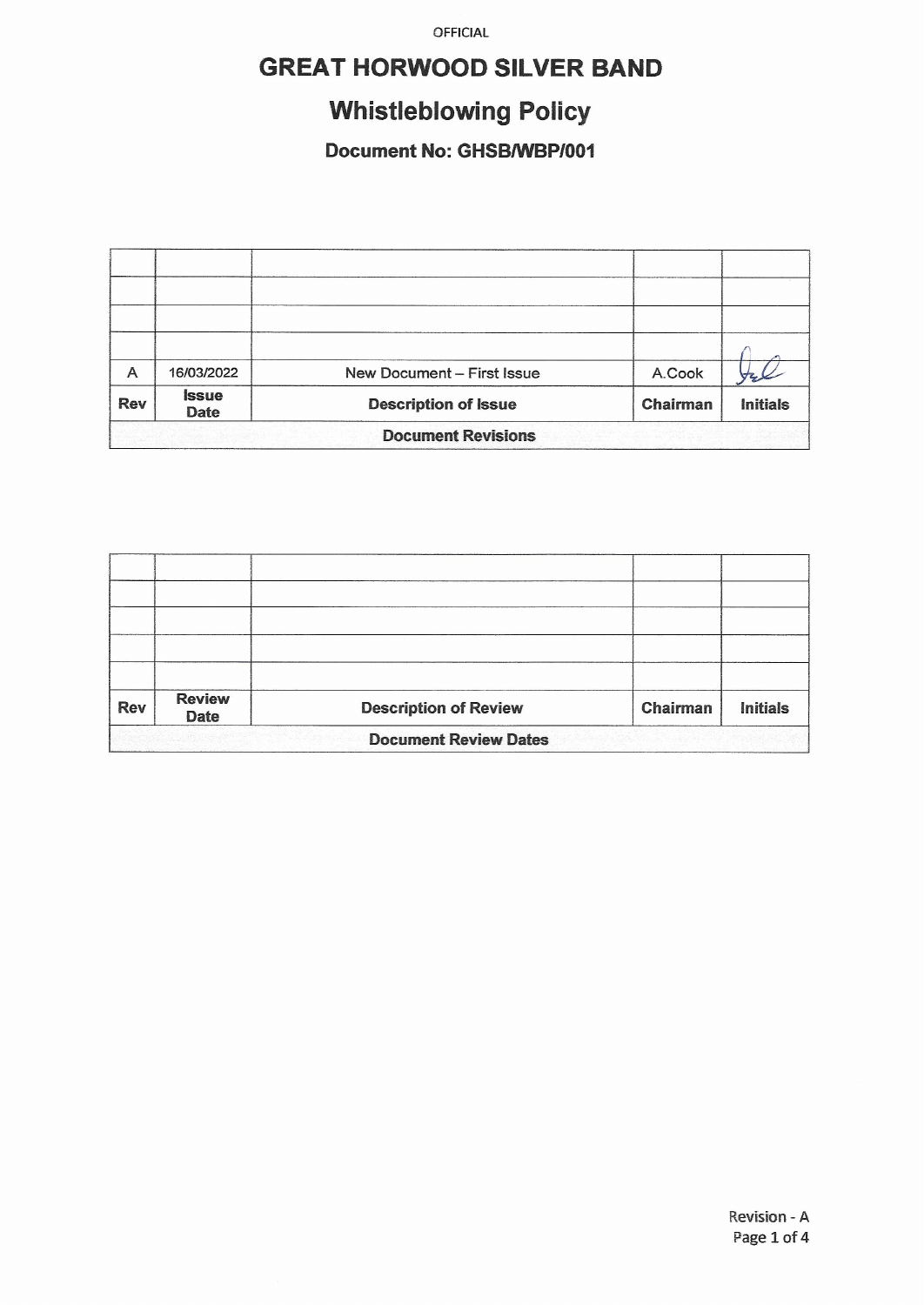### **GREAT HORWOOD SILVER BAND**

## **Whistleblowing Policy**

### **Document No: GHSB/WBP/001**

#### **Aims and purpose**

The aim of this procedure is to provide a clear and transparent way for all members of the band to raise genuine concerns about acts of wrongdoing or malpractice within the organisation. It also aims to ensure that any concerns are dealt with effectively and in a timely fashion.

This procedure provides the Band Committee and specifically the Chair and Welfare Officer with steps to deal with allegations, ensuring that members and volunteers are not penalised for raising genuine concerns, even if those concerns prove to be unfounded. It also provides the means for taking disciplinary action against anyone who is found to have raised false concerns with malicious intent.

The procedure does not apply to child protection concerns, adult safeguarding concerns, or allegations about a member of staff or volunteer. Concerns or allegations of this nature should be dealt with by following the Child Protection or Adult Safeguarding Policy and Procedures, or the Procedure for Managing Allegations against or Concerns about Risk Posed by an Adult.

#### **What to do if you wish to raise a concern about malpractice**

Speak to the Band Chair or Welfare Officer. If your concern relates to one of these officers, then it may be necessary for another committee member to also be involved to support the officer you have spoken to.

The officer you have approached should arrange to meet with you as soon as possible to discuss your concern. This meeting can take place away from the band room if necessary.

You will be told at the meeting, or as soon as possible afterwards, what action will be taken to address your concern. It may not be possible to tell you the full details of the outcome, as this could relate to confidential third party information. If no action is to be taken in relation to your concern, you will also be informed of this fact and given the reasons why.

- If you do not want the person you have concerns about to know your identity, you should make this clear to the officer dealing with your concern at the earliest opportunity. Every effort will be made to respect your wishes, but it cannot be guaranteed that your identity will not be disclosed. If this is the case, you will be informed and any issues you may have about this will be discussed with you.
- If you need support in raising your concern, you may bring another member or volunteer with you, however consideration should be taken to respect the confidentiality of the concern.

### **What to do if someone raises a concern with you about malpractice**

If someone tells you they are concerned about the actions of another member or volunteer, you should arrange to meet him/her as soon as possible. If you are not the person responsible for dealing with these matters, you should establish why he/she has chosen to discuss the concern with you. You should then suggest that the person speaks to that officer and offer to support them to do this. You should not, however, refuse to hear what the person has to say.

You should approach the situation sensitively, recognising the discomfort that the person may feel. Offer to meet him/her away from the band room if he/she wishes, but ensure you are protected and not alone if this person is under 18. You should also remind the person with the concern about other sources of support available to him/her. Some are listed at the end of this document.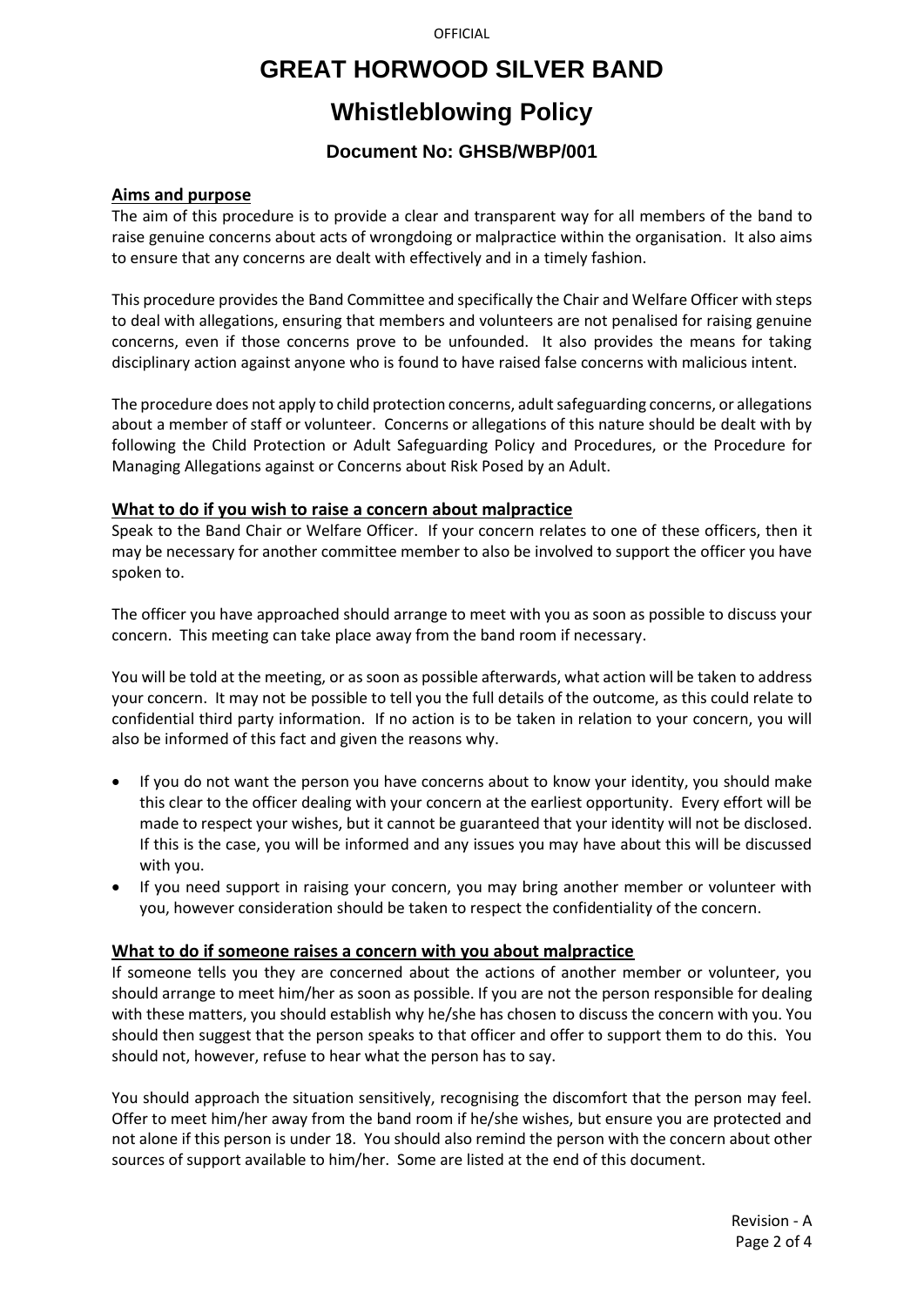## **GREAT HORWOOD SILVER BAND**

# **Whistleblowing Policy**

### **Document No: GHSB/WBP/001**

If the person reporting the concern wants his/her identity to be kept confidential, you should explain that this will be done if possible, but that it may not be achievable.

Make notes of your discussions with the individual and check the accuracy of your notes with him/her.

### **Deciding what action to take**

Once you have established the nature of the concern, it may be of a relatively minor nature and you may decide to resolve it informally. If the concern appears more serious, you must consider first whether any immediate action is needed to protect children or an adult at risk. If so, you should check the child protection or adult safeguarding procedures to consider what action to take.

You should also consider whether there is a need to involve the police and/or other statutory services e.g. health. If so, you should contact the Welfare Officer (if this is not you) to discuss the matter further.

If you are not the person responsible for dealing with concerns i.e. Chair, Welfare Officer or other appointed committee member, you should refer the matter to the appropriate officer, who will decide what action to take.

### **Conducting an investigation**

Unless the matter is relatively minor and can be dealt with informally, the responsible officer should arrange for an investigation to be completed as swiftly as possible. The investigation should also be demonstrably thorough and impartial.

The scope of the investigation will be determined by the nature of the concern. Witnesses may need to be consulted and records may need to be scrutinised. It is also possible that advice may be needed from someone with specialist knowledge in the area of concern.

Once the investigation is completed, a report should be produced by the responsible officer summarising the nature of the concern, the investigation process and the outcome, including specific recommendations taking measures to preserve the anonymity of the person who raised the concern, if this has been his/her wish. If the concerns are not upheld, this should also be made clear. If the concern is upheld and the person at the centre of it is found to have been culpable or remiss in some way, the report's recommendations should be carried out using a clear plan of action. The plan may include the use of disciplinary action, training, coaching, counselling, the implementation of new policies or procedures, or a referral to the Disclosure and Barring Service and/or Local Authority if required.

If it becomes apparent during the course of the investigation that a criminal offence may have been committed, the police should be informed. The band's own investigation may have to be suspended on police advice, if they decide that they need to become involved.

The person who raised the concern should be informed of the outcome, but not the details of any disciplinary action. It may be appropriate for the person who raised the concern to be offered support or counselling.